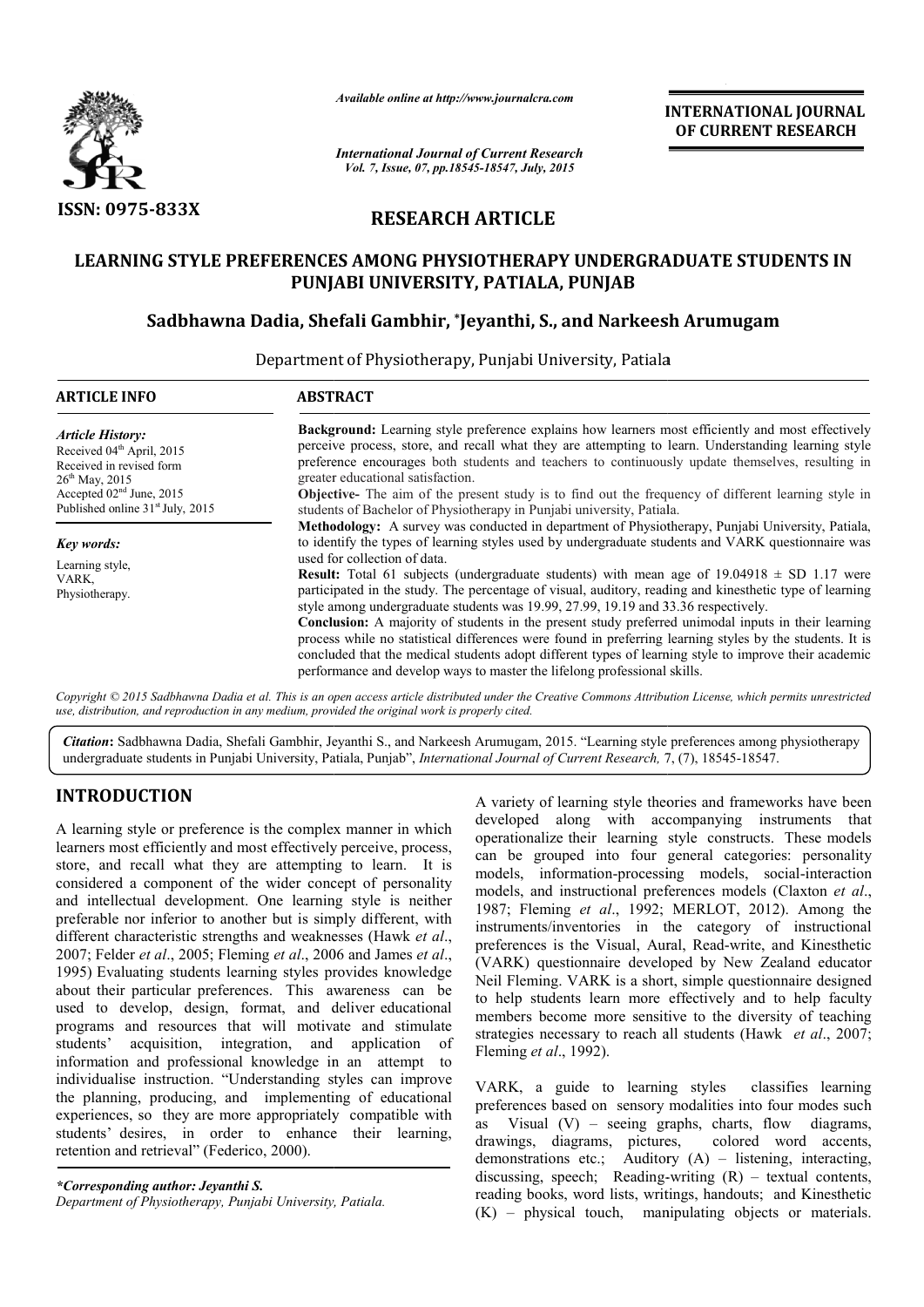Students will have their own individual learning style preferences ranging from single preference (unimodal) to multiple (multimodal) preferences. Although, learners can use all of the four  $(V, A, R, K)$  sensory modes of learning, one mode is often dominant and preferred (Muralidhara *et al*., 2013). Visual learners prefer the use of diagrams, flow charts, hierarchies, models, and arrows that represent printed information. Auditory learners prefer listening and thus explore knowledge through discussions, lectures, and tutorials when acquiring new information. Read/write learners prefer printed words and texts as a means of information intake; they also prefer lists, glossaries, textbooks, lecture notes, or handouts. Finally, kinesthetic learners internalize information best when they are involved physically (e.g., touching and manipulating materials). They prefer simulations of real practices and experiences, field trips, exhibits, samples, photographs, case studies, real-life examples, role playing, and applications to help them understand principles and advanced concepts. According to individual preference to learning style, learners can be classified as unimodal if they show predominantly one learning preference or multimodal if preference is shared between two or more learning styles (Baykan *et al*., 2007; Dobson *et al*., 2010).

The VARK questionnaire is not intended to box respondents into a mindset that they have been diagnosed or labeled. Rather, it is designed to initiate discussions about, and reflections upon, learning preferences. Ensuing discussions about the questionnaire results may help create a sense of self awareness for the student as to how he or she learns best and the motivation to seek out the best methods to improve learning performance (MERLOT, 2012; Murphy *et al.*, 2004). In the medical and dental literature, learning style preferences have been investigated by many authors using the VARK instrument. However little is known about the learning style preferences used by physiotherapist and these are done in western population. Therefore the aim of the present study is to find out the frequency of different types of learning preference among undergraduate physiotherapy students at Punjabi university, Patiala, using the VARK (Visual, Aural, Read/Write, Kinesthetic) questionnaire.

## **MATERIALS AND METHODS**

This was a descriptive study and a sample of  $61(58 \text{ females} + 2)$ males) students from students of Bachelor of Physiotherapy from Punjabi University, Patiala was selected. The subjects from other departments or universities were excluded from the study. A VARK questionnaire was used for collection of data by distributing. The questionnaire was distributed to the students before filling it, the researcher explains the questionnaire to the students. The collected data was analyzed by using MS-Excel 2007 and Data are reported as percentage of students in each category of learning style preference. The number of students who preferred each mode of learning was divided by the total number of respondents to determine the percentage. In addition to VARK inventory, a screening form was also filled by the students, to get additional information about their demographic details, family background and their learning experience in physiotherapy program.

### **RESULTS**

In the present study, the mean age of the students was 19.04918  $\pm 1.17$  with aged ranged from 17 to 23 years. The Graph 1 shows the distribution of students in the different years of their BPT program. The frequency of the subjects in the BPT I, BPT II and BPT III were 46%, 26% and 28% respectively.



#### **Graph 1. Distribution of Students in Different years of BPT program**

Table 1 shows the comparison of different type of leaning styles among BPT I, BPT II and BPT III years students. Percentage of different Type of learning style among BPT I Students was found to be 18.125, 29.16, 18.75 and 33.39 for visual, auditory, reading and kinaesthetic learning style respectively. The percentage of different Type of learning style among BPT II Students was found to be 18.66, 28.69, 18.84, and 33.7 for visual, auditory, reading and kinaesthetic learning style respectively. However, the percentage of different Type of learning style among BPT III Students was found to be 22.03, 25.7, 20.05 and 32.2 for visual, auditory, reading and kinaesthetic learning style respectively.

**Table 1. Comparison of different type of leaning styles among BPT I, BPT II and BPT III years students**

|               | Visual   | Auditory | Reading | Kinaesthetic |
|---------------|----------|----------|---------|--------------|
| RPT I         | 18 125 % | 29.16%   | 18.75%  | 33 39%       |
| <b>BPT II</b> | 18.66%   | 28.69%   | 18.84%  | 33.7%        |
| RPT II        | 22.03%   | 25.7%    | 20.05%  | 32.2%        |

Table 2 shows the overall distribution of students with VARK learning style preferences among the students of Bachelor of Physiotherapy of Punjabi University, Patiala. The percentage of Visual, Auditory, Reading and Kinesthetic learners were found to be 19.99, 27.99, 19.19 and 33.36 respectively.

**Table 2. Overall Distribution of Students with VARK Learning Style**

| Learning style | Percentage $(\% )$ |  |
|----------------|--------------------|--|
| Visual         | 19.99              |  |
| Auditory       | 27.99              |  |
| Reading        | 19.19              |  |
| Kinesthetic    | 33.36              |  |